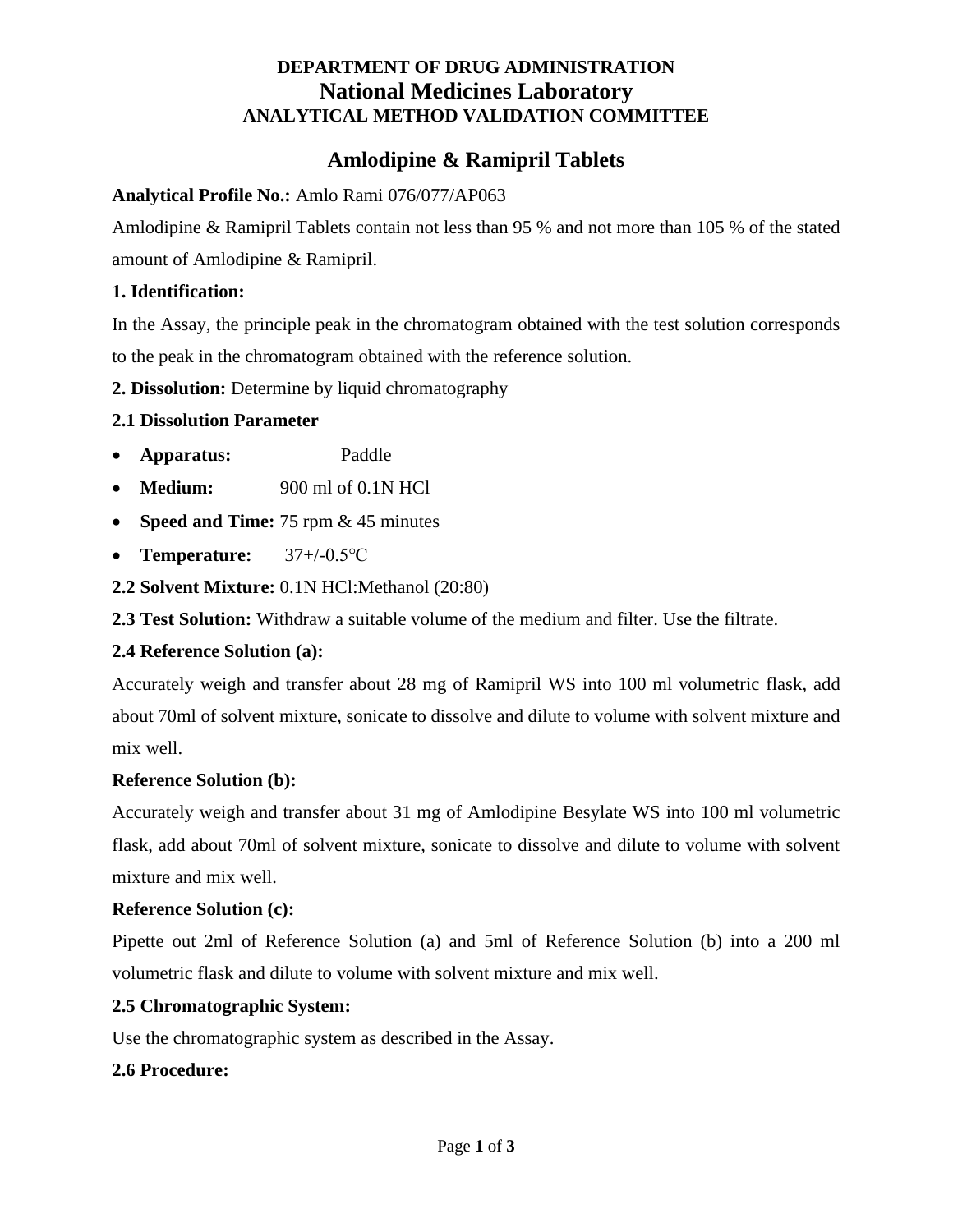# **DEPARTMENT OF DRUG ADMINISTRATION National Medicines Laboratory ANALYTICAL METHOD VALIDATION COMMITTEE**

Inject the reference solution and the test solution. The test is not valid unless the column efficiency is not less than 2000 theoretical plates, the tailing factor is not more than 2.0, the relative standard deviation for replicate injections in not more than 2.0% and the resolution between Ramipril and Amlodipine is not less than 2. Calculate the content of Ramipril and Amlodipine**.**

## **2.7 Limit:**

D. Not less than 75% of the stated amount

- **3. Assay:** Determine by Liquid Chromatography
- **3.1 Solvent Mixture:** 0.1N HCl:Methanol (20:80)

# **3.2 Test Solution:**

Determine the average weight of 20 tablets. Transfer 10 tablets into 250ml volumetric flask, add about 170 ml of solvent mixture, shake gently to disperse, sonicate for about 20 minutes with intermediate shaking, cool and make up the volume to the mark with solvent mixture. Centrifuge the solution at 3000 rpm for 10 minutes.

# **3.3 Reference Solution (a):**

Accurately weigh and transfer about 25 mg of *Ramipril WS* into 50 ml volumetric flask, add about 35ml of solvent mixture, sonicate to dissolve and dilute to volume with solvent mixture and mix well.

## **Reference Solution (b):**

Accurately weigh and transfer about 70 mg of *Amlodipine Besylate WS* into 50 ml volumetric flask, add about 35ml of solvent mixture, sonicate to dissolve and dilute to volume with solvent mixture and mix well.

## **Reference Solution (c):**

Pipette out 10 ml of Reference Solution (a) and 10 ml of Reference Solution (b) into a 50 ml volumetric flask and dilute to volume with solvent mixture and mix well.

## **3.4 Chromatographic system:**

- **Column:** C18, (250 x 4.6 mm), 5 μm
- **Flow rate:** 1.5 ml/min
- **Wavelength:** 210 nm
- **Injection volume:** 5 µl
- **Column Temperature:** 50ºC